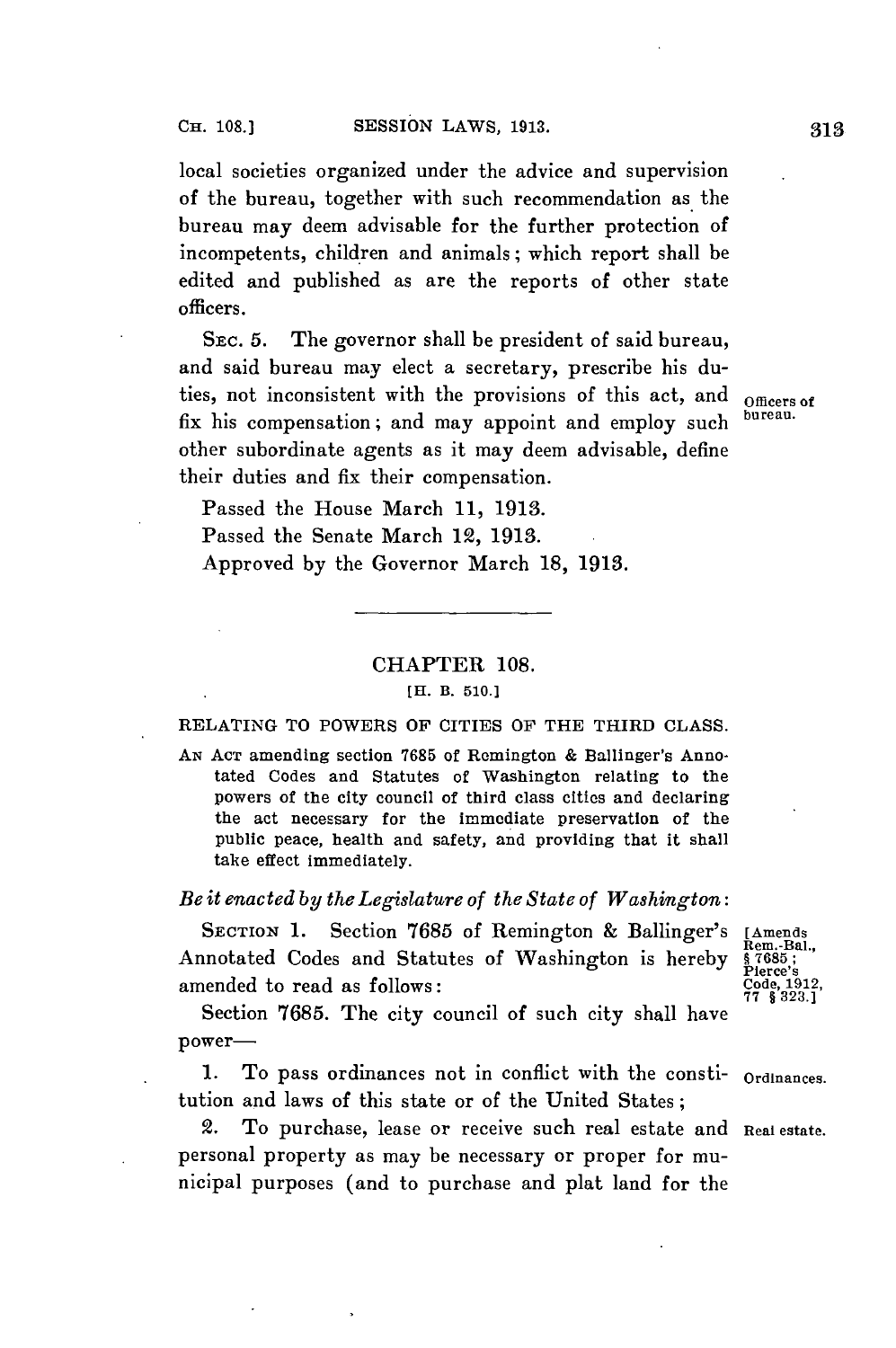purpose of cemeteries and to provide **by** ordinance for the regulation thereof), to control, dispose of and convey the same for the benefit of the city: *Provided,* That they shall not have the power to sell or convey any portion of any waterfront, but may rent such waterfront for a term not exceeding ten years, and may improve part of such waterfront **by** building inclines or wharves for the accommodation of shippers, and to charge and collect for the use of the same such amounts as will compensate the city for the expenses incurred and the repairs needed from time to time; to prevent and regulate the running at large of any or all domestic animals within the city limits or any part thereof, and **to** cause the impounding and sale of any such animals;

**3.** To contract for supplying the town with water

and manage pumps, aqueducts, reservoirs or other works necessary or proper for supplying water for the use of such town or its inhabitants or for irrigating purposes

**Water.** for municipal purposes, or to acquire, construct, repair

therein;

4. To establish, build and repair bridges, to establish, Sidewalks, lay out, alter, keep open, open, widen, vacate, improve and<br>streets and **repaint in the streets** sidewalks alleys squares and other public repair streets, sidewalks, alleys, squares and other public highways and places within the city, and to drain, sprinkle and light the same; to remove all obstructions therefrom; to establish the grades thereof; to grade, plank, pave, macadamize, gravel and curb the same, in whole or in part, and to construct gutters, culverts, sidewalks and crosswalks therein or upon any part thereof; to cause to be planted, set out and cultivated shade trees therein; and generally to manage and control all such highways and places;

**5.** To establish, construct and maintain drains and **Drains and** sewers, and shall have power to compel all property owners on streets along which sewers shall have been constructed to make proper connections therewith, and to use the same for proper purposes, and in case the owners of property on such streets shall fail to make such connec-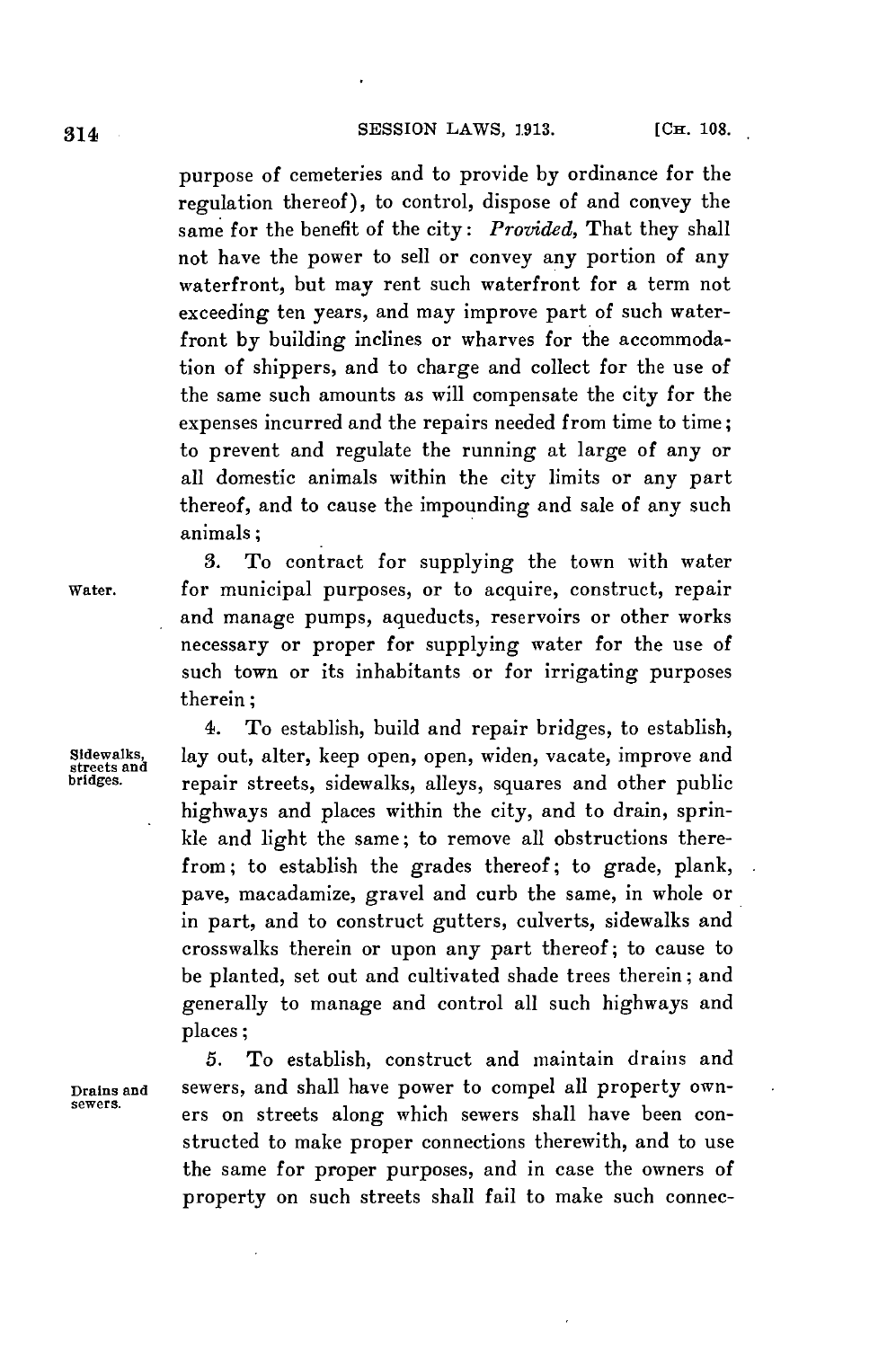tions within the time fixed **by** such council, they may cause such connections to be made and to assess against the property in front of which such connections are made the costs and expenses thereof **;**

**6.** To provide fire engines and all other necessary or **Fire ap**proper apparatus for the prevention and extinguishment **p of** fires; **.**

**7.** To impose on and collect from every male inhabit- **Poil tax.** ant between the ages of twenty-one and fifty years an annual street poll tax not exceeding two dollars, and no other road poll tax shall be collected within the limits of such *city: Provided,* That any member of a volunteer fire company in such city shall be exempt from such- tax;

**8.** To impose and collect an annual license not exceed- **Dog licenses.** ing two dollars on every dog owned or harbored within the limits of the city (and may provide for the killing of all dogs not duly licensed found at large);

**9.** To levy and collect annually a property tax, which **General tax.** shall be apportioned as follows: For the general fund, not exceeding sixty cents on each one hundred dollars; for street fund, not exceeding thirty cents on each one hundred dollars, and for sewer fund, not exceeding ten cents on each one hundred dollars. The levy for all purposes for any one year shall not exceed one dollar on each one hundred dollars of the assessed value of all real and personal property within such city;

**10.** To license, for purposes of regulation and reve- **License** . **business.** nue, all and every kind of business, including the sale of intoxicating liquors, authorized **by** law, and transacted and carried on in such city, and all shows, exhibitions and lawful games carried on therein and within one mile of the corporate limits thereof, to fix the rate of license tax upon the same, and to provide for the collection of the same **by** suit or otherwise;

11. To improve rivers and streams flowing through such city, or adjoining the same, to widen, straighten and deepen the channel thereof, and remove obstructions there- **streams.** from; to improve the waterfront of the city, and to con-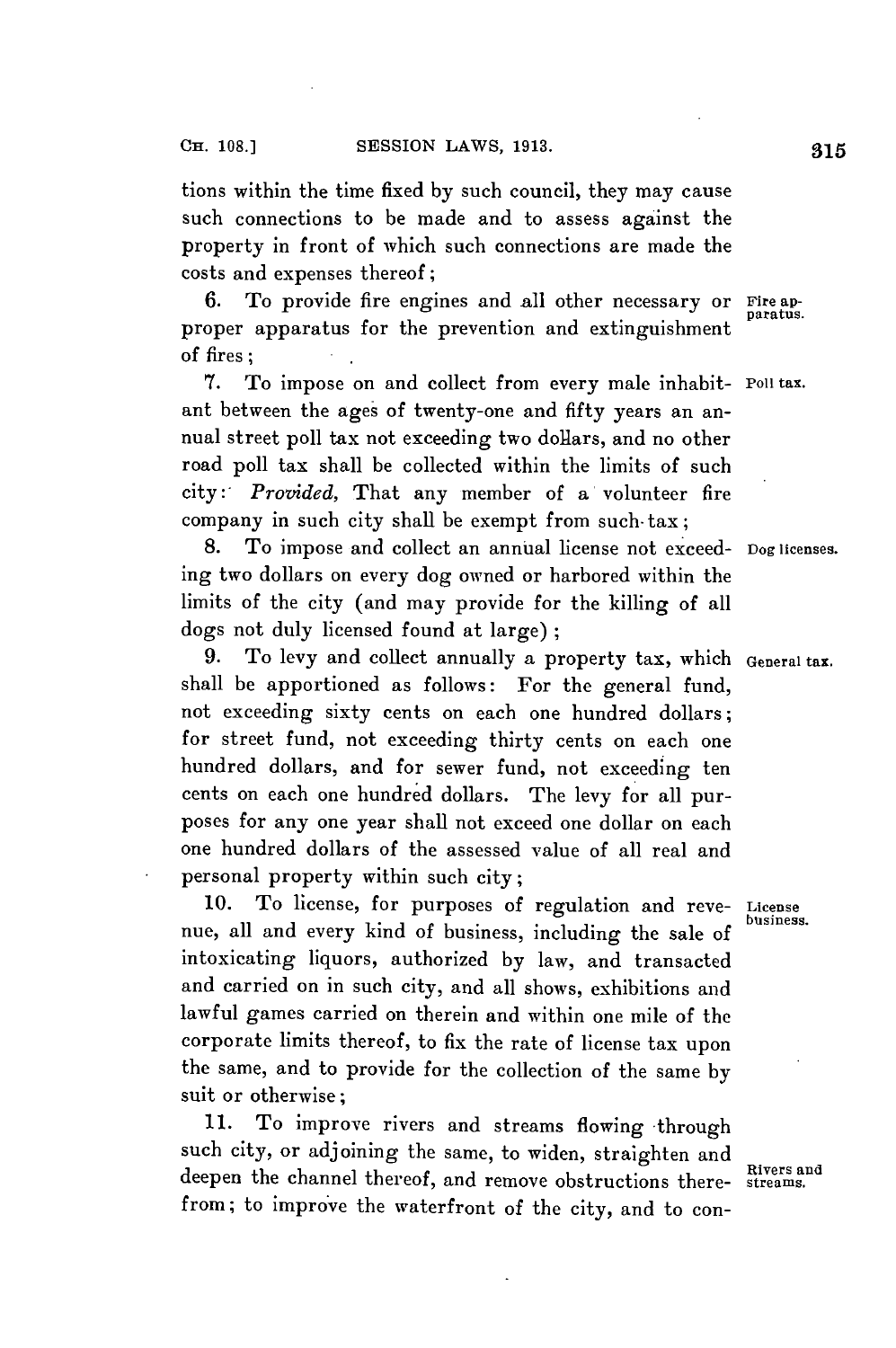# SESSION LAWS, 1913. [CH. 108.

struct and maintain embankments and other works to protect such city from overflow; to purify and prevent the pollution of streams of waters, lakes or other sources of supply, and for this purpose shall have jurisdiction over all streams, lakes or other sources of supply, both within and without the city limits. Such city shall have power to provide by ordinance and to enforce such punishment or penalty as the city council may deem proper for the offense of polluting or in any manner obstructing or interfering with the water supply of such city or source there*of;*

12. To erect and maintain buildings for municipal  $City$ <br>buildings. purposes;

subdivisions.

**13.** To permit, under such restrictions as they may Franchises. deem proper, the laving of railroad tracks, and the running of cars drawn **by** horses, steam or other power thereon, and the laying of gas, steam heating and water pipes in the public streets, and to construct and maintain, and to permit the construction and maintenance of telegraph, telephone and electric lines therein;

14. In its discretion to divide the city, **by** ordinance, Political into a convenient number of wards, not exceeding six, to fix the boundaries thereof, and to change the same from time to time: *Provided,* That no change in the boundaries of any ward shall be made within sixty days next before the date of such general municipal election, nor within twenty months after the same shall have been established or altered. Whenever such city shall be so divided into wards, the city council shall designate **by** ordinance the number of councilmen to be elected from such ward, apportioning the same in proportion to the population of such wards. And thereafter the councilmen so designated shall be elected **by** the qualified electors resident in such ward or **by** a general vote of the whole city, as may be designated in such ordinance: *Provided further,* That when additional territory is added to the city that it thereafter, **by** act of the council, be annexed to contiguous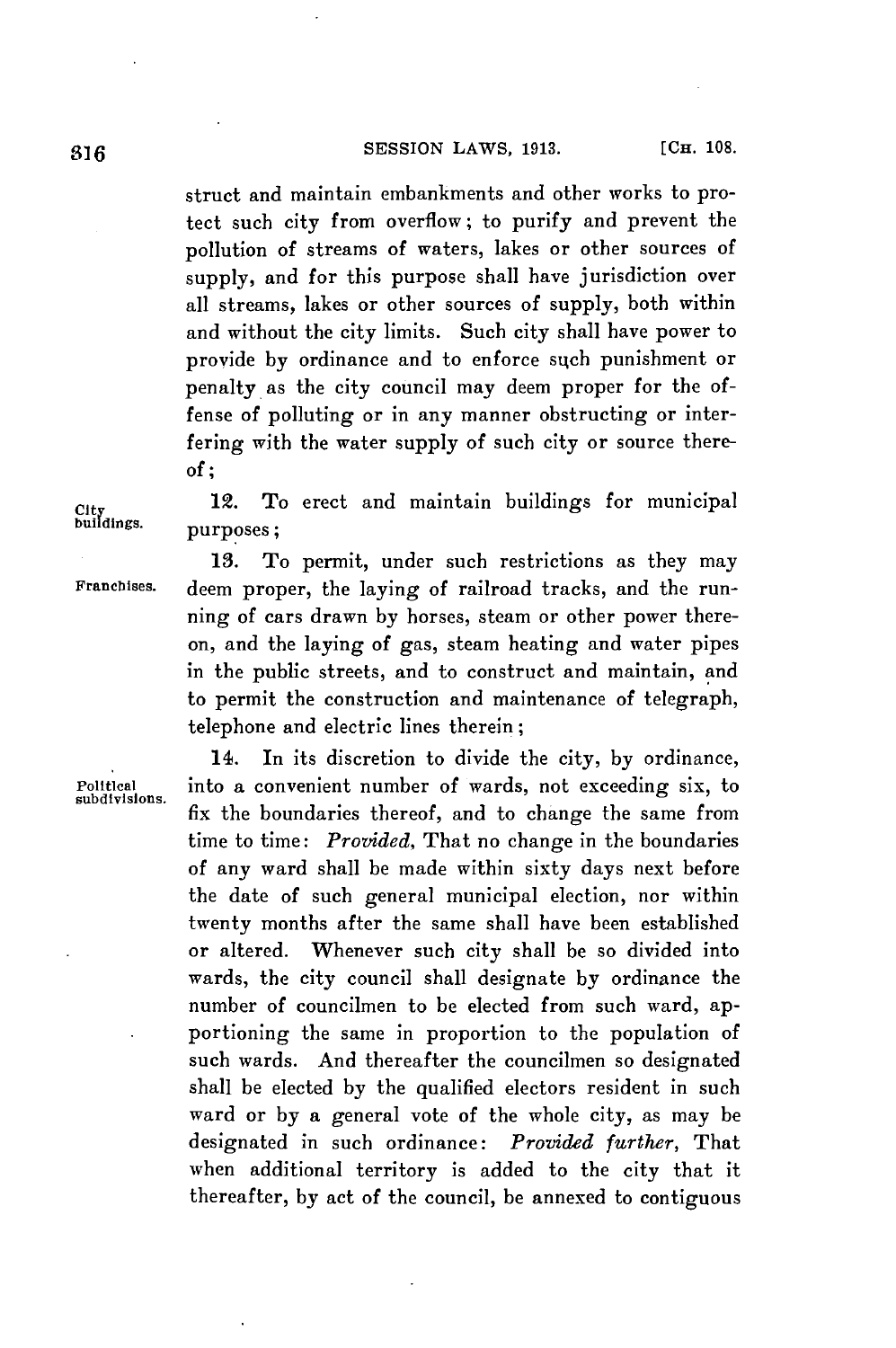wards without affecting the right to re-district at the expiration of twenty months after the last previous division;

**15.** To appoint and remove such policemen and other **Policemen.** appointed officers as they may deem proper, and to fix their duties and compensations;

**16.** To impose fines, penalties and forfeitures for any **Fines.** and all violations of ordinances, and for any breach or violation of any ordinance to fix the penalty **by** fine or imprisonment, or both, but no such fine shall exceed three hundred dollars nor the term of such imprisonment exceed the term of three months;

**17.** To cause all persons imprisoned for violation of **Punishment.** any ordinance to labor on the streets, or other public property or works within the city;

**18.** To establish fire limits, with proper regulations; **Fire limits.**

**19.** The city council may appropriate from the gen- **Library.** eral fund an amount not exceeding one-fourth of one mill of the taxable property of the city for the purpose of establishing and maintaining a public library;

20. To punish the keepers and inmates and lessors of **Public** morals. houses of ill-fame, gamblers and keepers of gambling tables;

21. To make all such ordinances, by-laws, rules, regu- **General** lations and resolutions, not inconsistent with the constitution and laws of the State of Washington, as may be deemed expedient to maintain the peace, good government and welfare of the corporation and its trade, commerce and manufactures, and to do and perform any and all other acts and things necessary or proper to carry out the provisions of this chapter, and to exact and enforce within the limits of such city all other local, police, sanitary and other regulations as do not conflict with general laws.

SEC. 2. That this act be, and is hereby declared to be **Emergency**. necessary for the immediate preservation of the public

**welfare.**